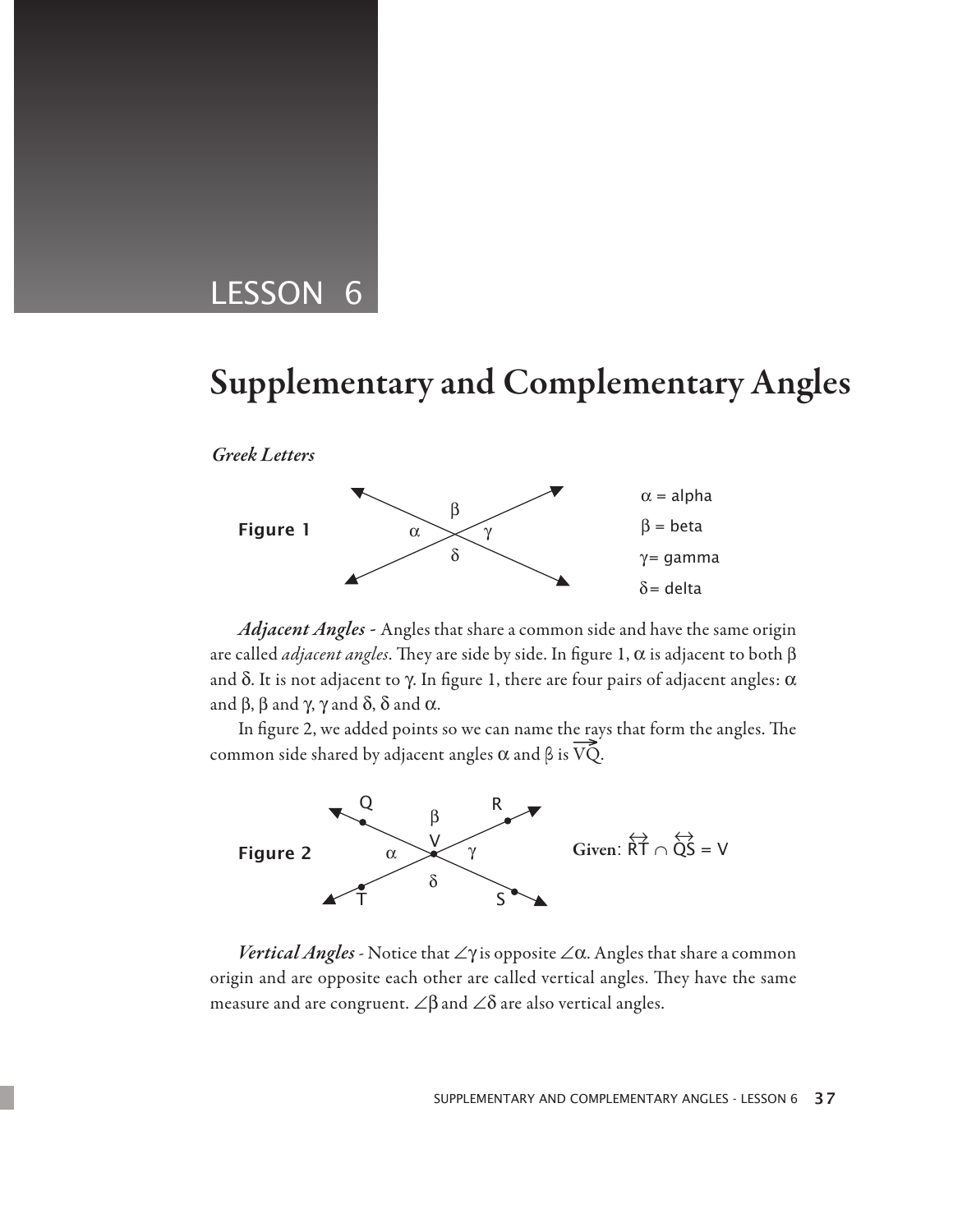



If m∠ $\beta$  is 115°, then m ∠ $\delta$  is also 115°. If this is true, then do we have enough information to find m  $\angle \alpha$ ? We know from the information given in figure 2 that RT  $\leftrightarrow$  and QS ↔ are lines. Therefore, ∠RVT is a straight angle and has a measure of 180°. If ∠RVQ (∠β) is 115°, then ∠QVT (∠α) must be 180° - 115°, or 65°. Since  $\angle$ RVS ( $\angle$  $\gamma$ ) is a vertical angle to  $\angle$ QVT, then it is also 65°.

*Supplementary Angles -* Two angles such as ∠α and ∠β in figure 2, whose measures add up to 180°, or that make a straight angle (straight line), are said to be supplementary. In figure 2, the angles were adjacent to each other, but they don't have to be adjacent to be classified as supplementary angles.



*Complementary Angles -* We can observe many relationships in figure 3. ∠1 is adjacent to both ∠6 and ∠2. Angle 3 and ∠6 are vertical angles, as are ∠1 and ∠4. Angle 6 and ∠3 are also right angles since DF ↔ ⊥ GE ↔ . The new concept here is the relationship between ∠DHE and ∠GHF. Both of these are right angles because the lines are perpendicular; therefore their measures are each 90°. Then  $m\angle 1 + m\angle 2 = 90^{\circ}$ , and  $m\angle 4 + m\angle 5 = 90^{\circ}$ . Two angles whose measures add up to 90° are called complementary angles. Notice that from what we know about vertical angles, ∠1 and ∠5 are also complementary. Let's use some real measures to verify our conclusions.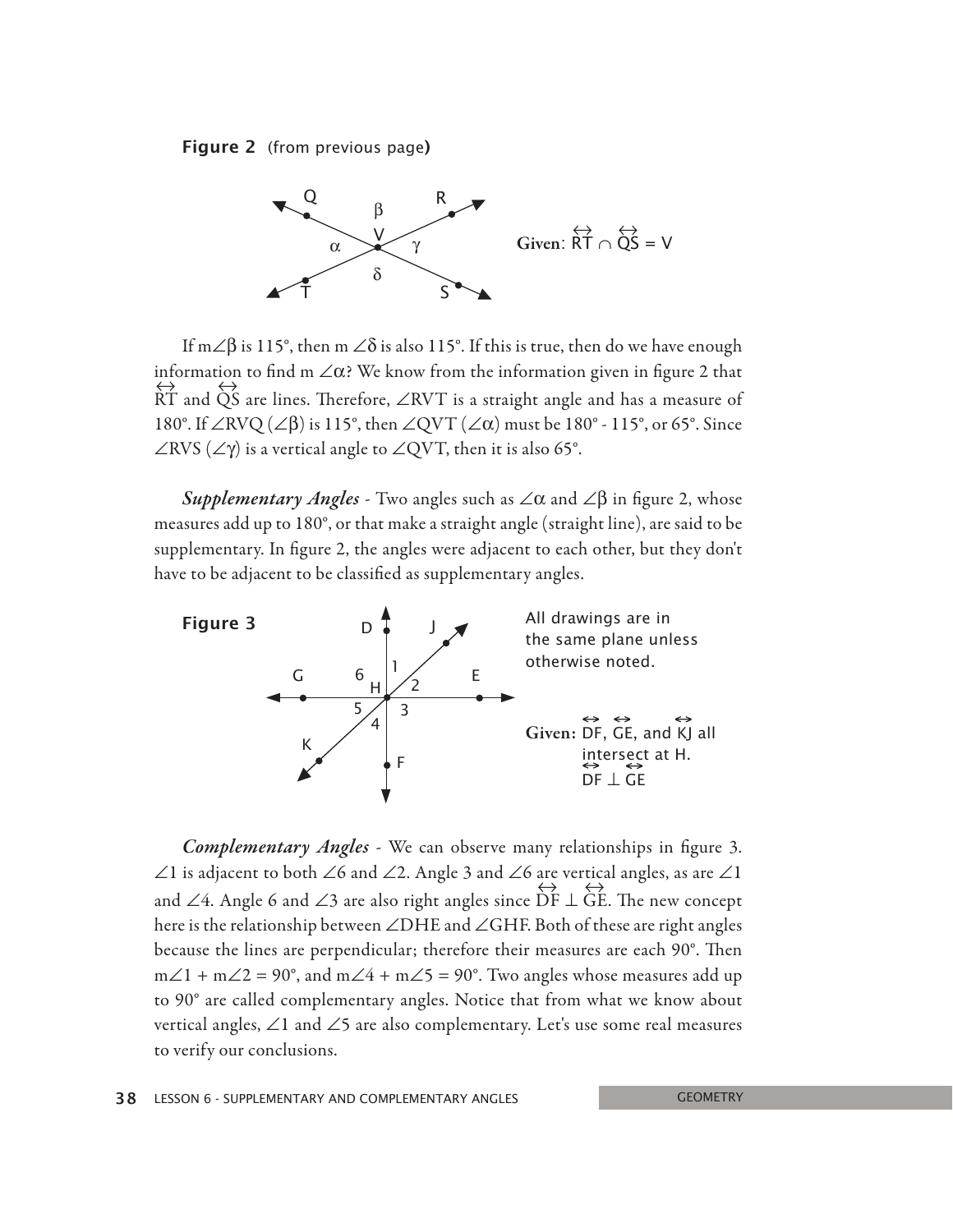Figure 4 (a simplified figure 3)



In figure 4, let's assume that m∠1 = 47°. Then m∠2 must be 43°, since m∠1 and m∠2 add up to 90°. If m∠1 = 47°, then m∠4 must also be 47°, since ∠1 and ∠4 are vertical angles. Also, m∠5 must be 43°. So ∠1 and ∠5 are complementary, as are ∠2 and ∠4. Remember that supplementary and complementary angles do not have to be adjacent to qualify.

It helps me to not get supplementary and complementary angles mixed up if I think of the *s* in straight and the *s* in supplementary. The *c* in complementary may be like the *c* in corner.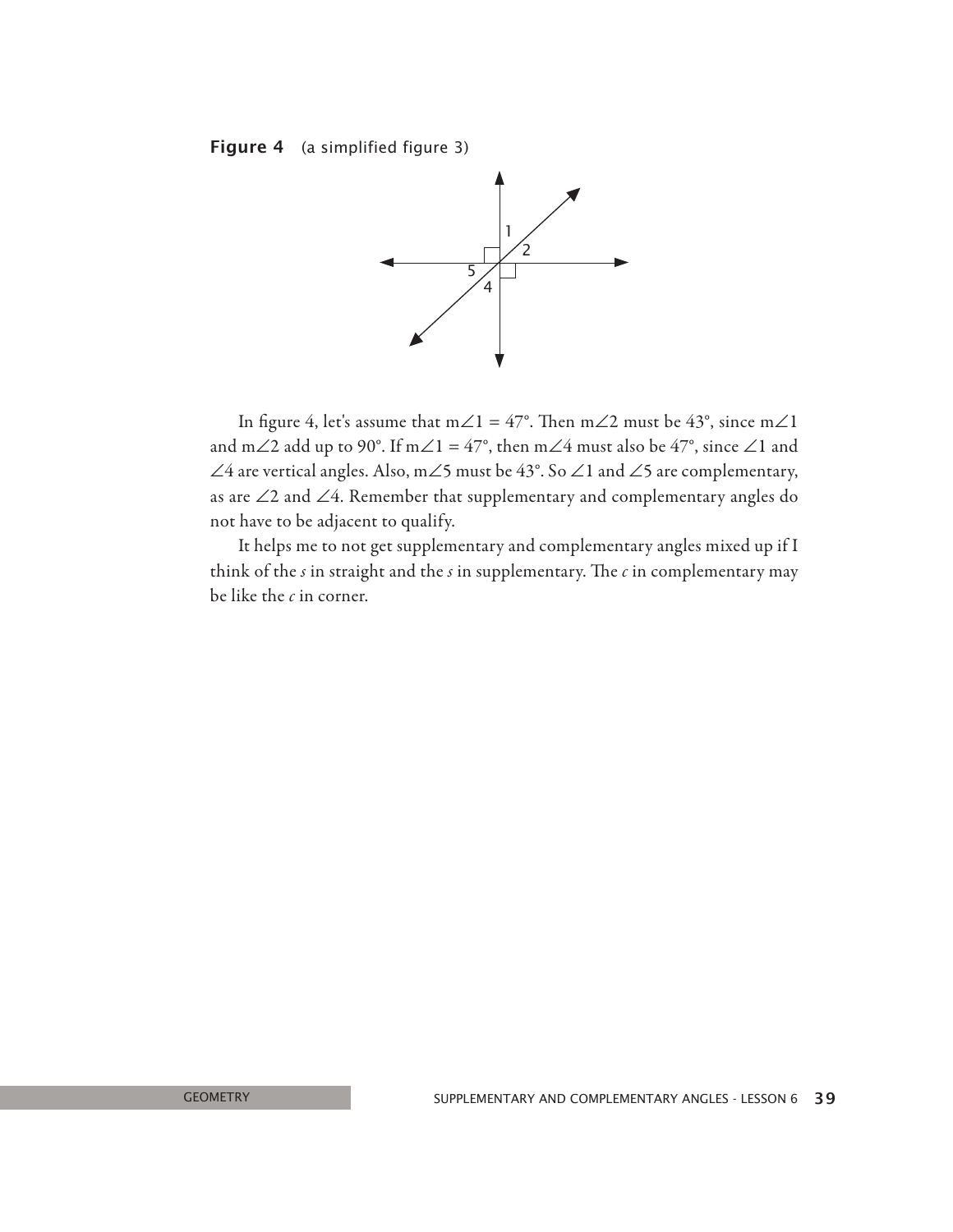#### lesson practice

Use the drawing to fill in the blanks.

- 1. ∠AHC is adjacent to ∠\_\_\_\_\_\_ and ∠\_\_\_\_\_\_.
- 2. ∠BHD is adjacent to ∠\_\_\_\_\_\_ and ∠\_\_\_\_\_\_.
- 3. ∠FHB and ∠\_\_\_\_\_\_ are vertical angles.
- 4. ∠FHC and ∠\_\_\_\_\_\_ are vertical angles.
- 5. ∠LFJ and  $∠$ are supplementary angles.
- 6. ∠FHC and ∠\_\_\_\_\_\_ are complementary angles.
- 7. ∠JFH and ∠\_\_\_\_\_\_\_ are supplementary angles.
- 8. ∠BHD and ∠ are complementary angles.



6A

Given:  $\overleftrightarrow{AB}$ ,  $\overleftrightarrow{CD}$ ,  $\overleftrightarrow{LG}$ , and  $\overleftrightarrow{JK}$  are straight lines. m∠FHB = 90º.

The drawing is a sketch and not necessarily to scale. Don't make necessainy to search born't make.<br>any assumptions about the lines and angles other than what is actually given.

9. If m∠CHA =  $40^{\circ}$ , then m∠BHD = \_\_\_\_\_\_.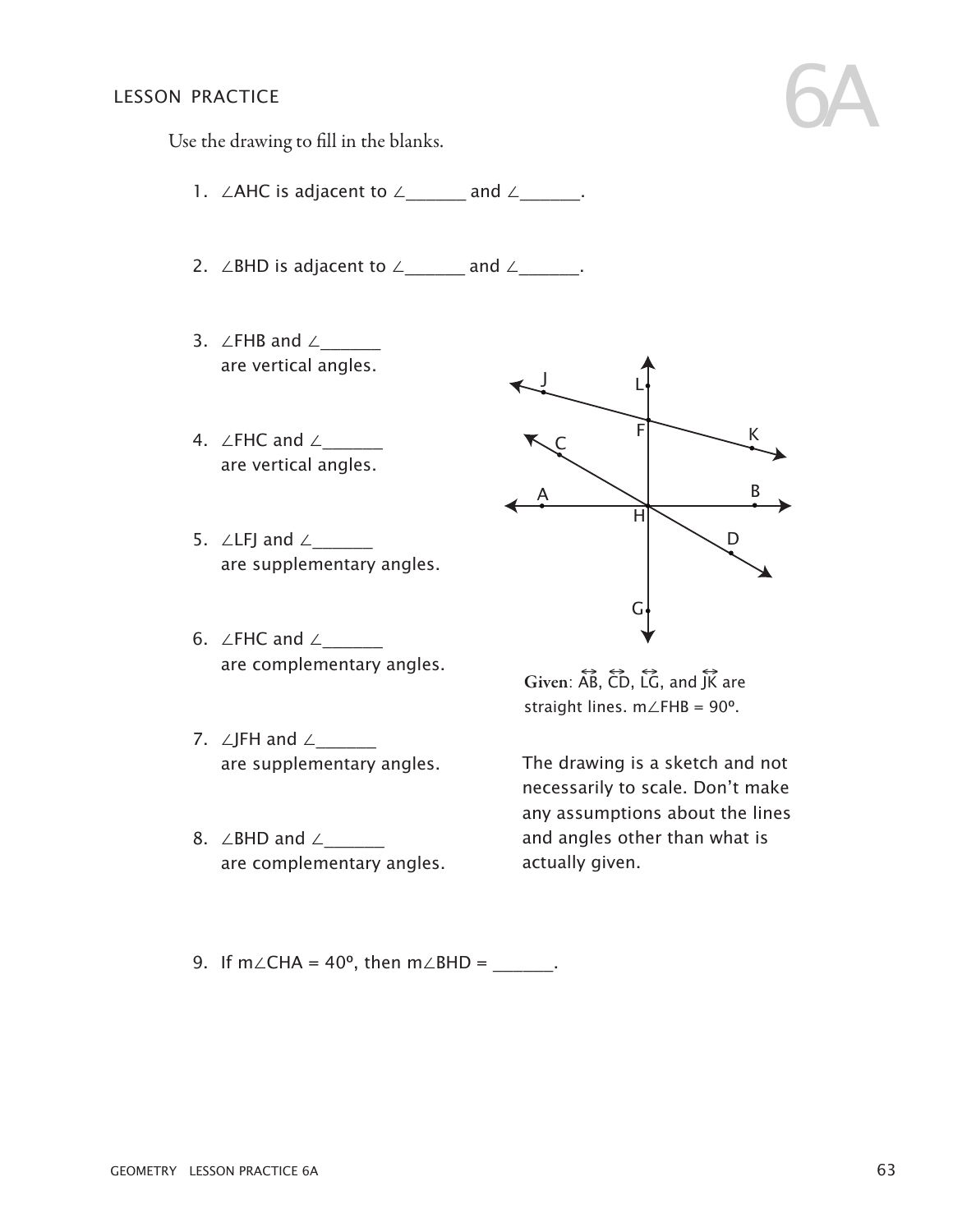LESSON PRACTICE 6A

Use the drawing from the previous page to fill in the blanks.

10. If  $m\angle$ JFL = 65°, then  $m\angle$ KFH = \_\_\_\_\_.

11. If m∠FHB = 90°, then m∠FHA = \_\_\_\_\_\_.

12. If m∠CHA = 40°, then m∠FHC = \_\_\_\_\_\_.

13. If  $m\angle LFI = 65^\circ$ , then  $m\angle LFK =$  \_\_\_\_\_\_.

14. If m∠FHB = 90°, then m∠AHG = \_\_\_\_\_\_.

Use the letters to match each term to the best answer.

15.  $\beta$  \_\_\_ a. share a common ray 16. adjacent angles \_\_\_ b. alpha 17. supplementary angles \_\_\_\_ c. always have the same measure 18.  $\alpha$  \_\_\_ d. add up to 90° 19. complementary angles \_\_\_ e. add up to 180° 20. vertical angles \_\_\_\_ f. beta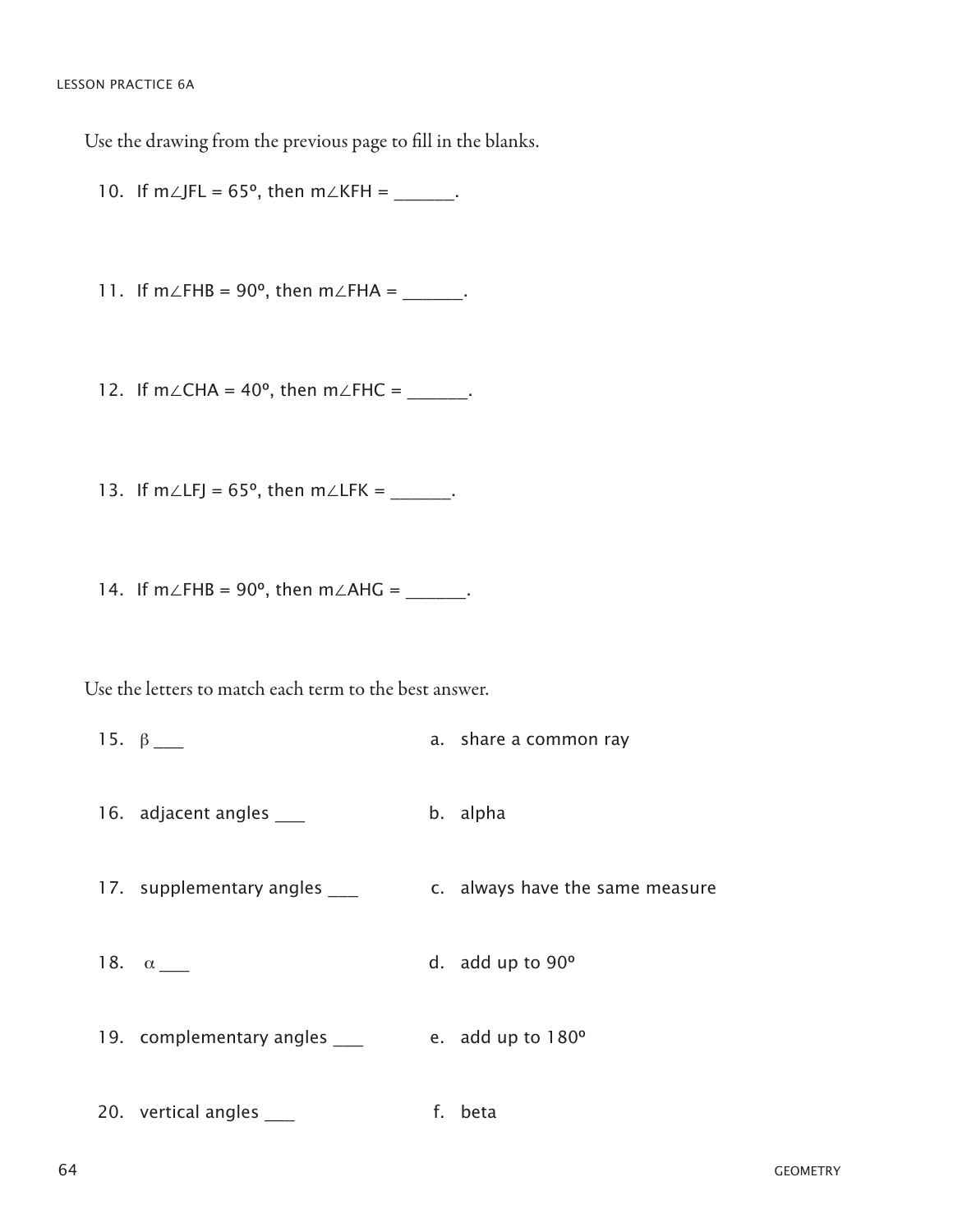#### lesson practice

Use the drawing to fill in the blanks.

- 1. ∠MNS is adjacent to ∠ and ∠\_\_\_\_\_\_\_.
- 2. ∠QNT is adjacent to ∠\_\_\_\_\_\_ and  $\angle$  \_\_\_\_\_\_\_.
- 3. ∠SRN and ∠\_\_\_\_\_\_ are vertical angles.
- 4. ∠MNS and ∠\_\_\_\_\_\_ are vertical angles.
- 5. ∠QNP and ∠\_\_\_\_\_\_ are supplementary angles.
- 6. ∠QNT and  $∠$ are complementary angles.
- 7. ∠NRZ and ∠\_\_\_\_\_\_\_ are supplementary angles.
- 8. ∠MNS and ∠ are complementary angles.



Given: All lines that appear to be straight lines are straight lines.  $m∠QNP = 90°$ .

The drawing is a sketch and not necessarily to scale. Do not make any assumptions about the lines and angles other than what is actually given.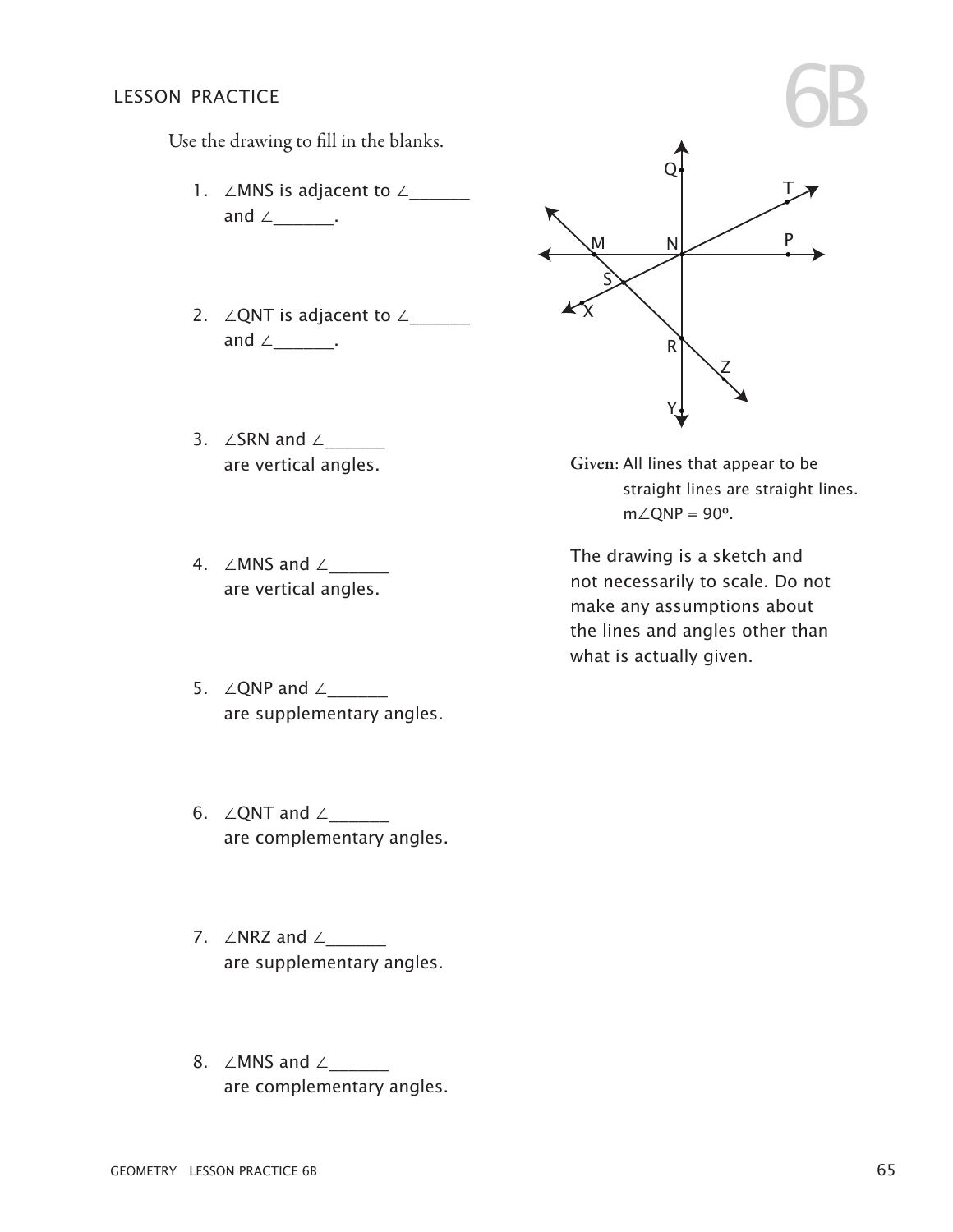Use the drawing from the previous page to fill in the blanks.

9. If  $m\angle MNS = 35^\circ$ , then  $m\angle SNR =$ . 10. If  $m\angle MNS = 35^\circ$ , then  $m\angle TNP =$ \_\_\_\_\_\_\_. 11. If  $m\angle QNP = 90^\circ$ , then  $m\angle PNR =$ . 12. If  $m\angle MSN = 95^\circ$ , then  $m\angle NSR =$  \_\_\_\_\_\_. 13. If m∠SRN =  $40^{\circ}$ , then m∠YRZ =  $\qquad$ . 14. If  $m\angle XNY = 55^\circ$ , then  $m\angle QNT =$ . Fill in the blanks with the correct terms. 15. The name of the Greek letter  $\alpha$  is \_\_\_\_\_\_\_\_\_\_\_\_\_\_\_\_. 16. Two angles whose measures add up to 90° are called  $\sim$ 17. Two angles whose measures add up to 180° are called 18. The name of the Greek letter  $\gamma$  is  $\blacksquare$ 19. Intersecting lines form two pairs of \_\_\_\_\_\_\_\_\_\_\_\_\_\_\_\_\_\_\_\_\_ angles. 20. The name of the Greek letter  $\delta$  is  $\frac{1}{\delta}$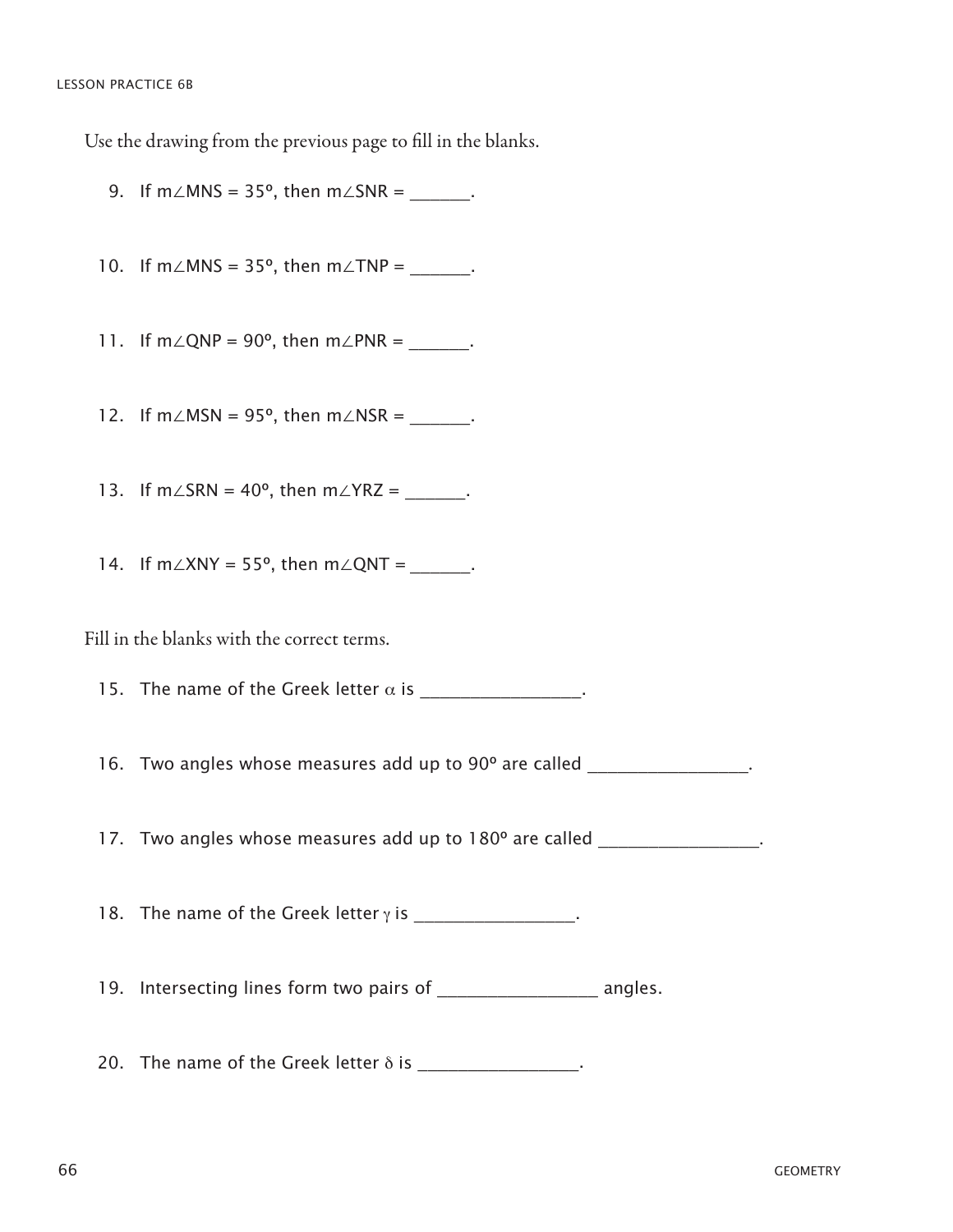## systematic review G

6C



- 1. ∠1 is adjacent to  $\angle$  and  $\angle$  .
- 2. ∠1 and ∠\_\_\_\_\_\_ are vertical angles.
- 3. ∠AFE and ∠\_\_\_\_\_\_ are vertical angles.
- 4.  $\angle$ \_\_\_\_\_\_\_\_\_ is a straight angle.
- 5.  $∠$  is an obtuse angle.
- 6. ∠2 and ∠\_\_\_\_\_\_\_ are complementary angles.
- 7. If  $m∠2 = 50^{\circ}$ , then  $m∠1 =$  . Why?
- 8. If  $m\angle 2 = 50^{\circ}$ , then  $m\angle 4 =$  Why?
- 9. ∠5 and ∠\_\_\_\_\_\_\_\_ are supplementary angles.
- 10. If m∠4 = 40°, then m∠5 = \_\_\_\_\_\_. Why?
- 11. Name two acute angles.
- 12. Name two right angles.



From now on, we will assume lines that look straight to be straight lines. Do not make any assumptions about the size of the angles.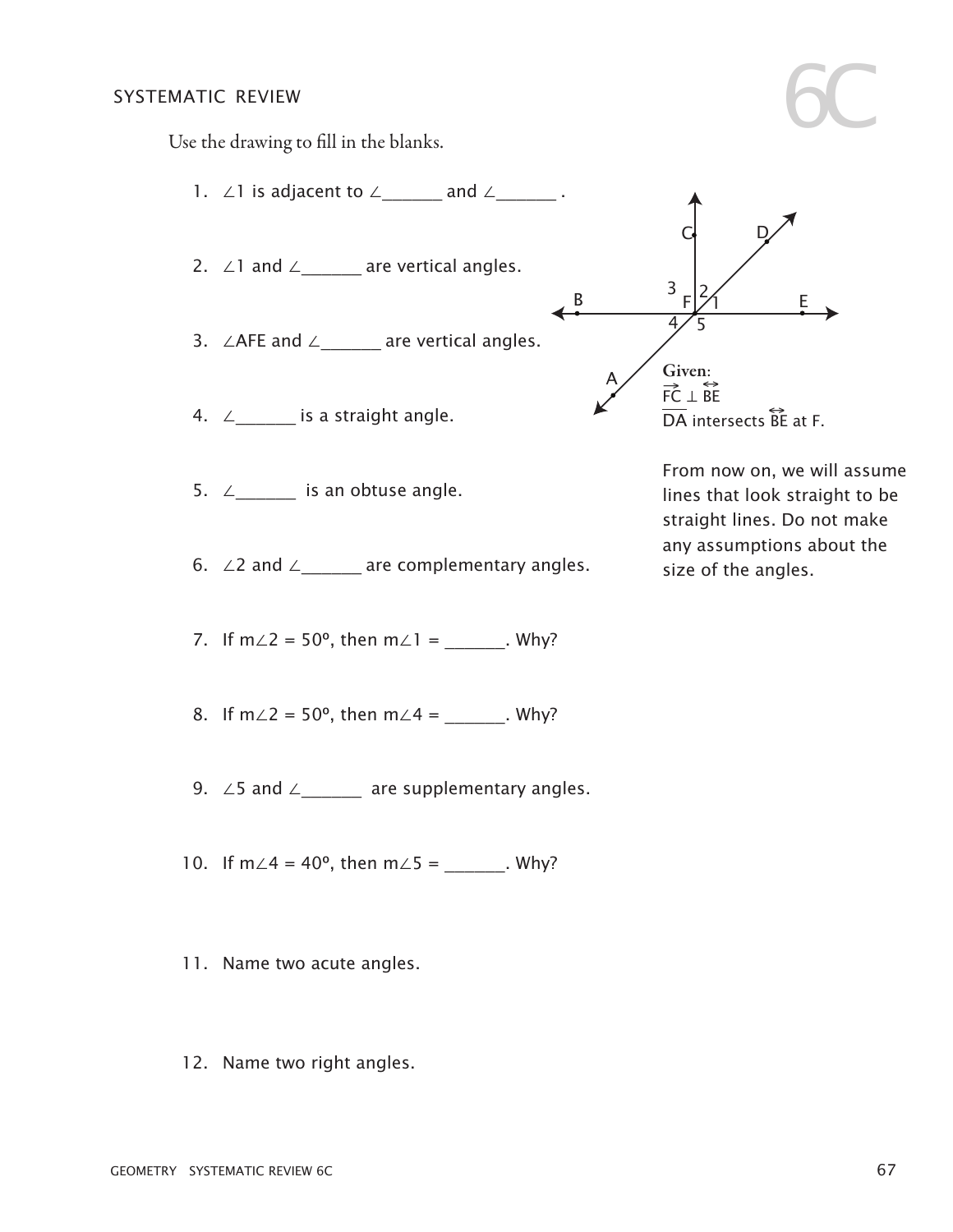#### SYSTEMATIC REVIEW 6C

Follow the directions.

13. Draw a line segment  $1\frac{1}{2}$  inches long. Then draw its perpendicular bisector using compass and straightedge.

14. Draw a 52° angle and bisect it.

Fill in the blanks with the correct terms.

- 15. Two lines forming a right angle are said to be \_\_\_\_\_\_\_\_\_\_\_\_\_\_\_\_\_\_\_\_\_\_\_\_\_\_\_\_\_ to each other.
- 16. A right angle has a measure of  $\qquad$ °.
- 17. A straight angle has a measure of  $\Box$
- 18. The measures of two complementary angles add up to \_\_\_\_\_\_\_\_\_\_\_\_\_\_\_\_\_\_\_\_\_\_\_\_\_\_
- 19. The measures of two supplementary angles add up to \_\_\_\_\_\_\_\_\_\_\_\_\_\_\_\_\_\_\_\_\_\_\_\_\_\_
- 20. The intersection of two sets with no elements in common is the \_\_\_\_\_\_\_\_\_\_\_\_\_\_\_\_ set.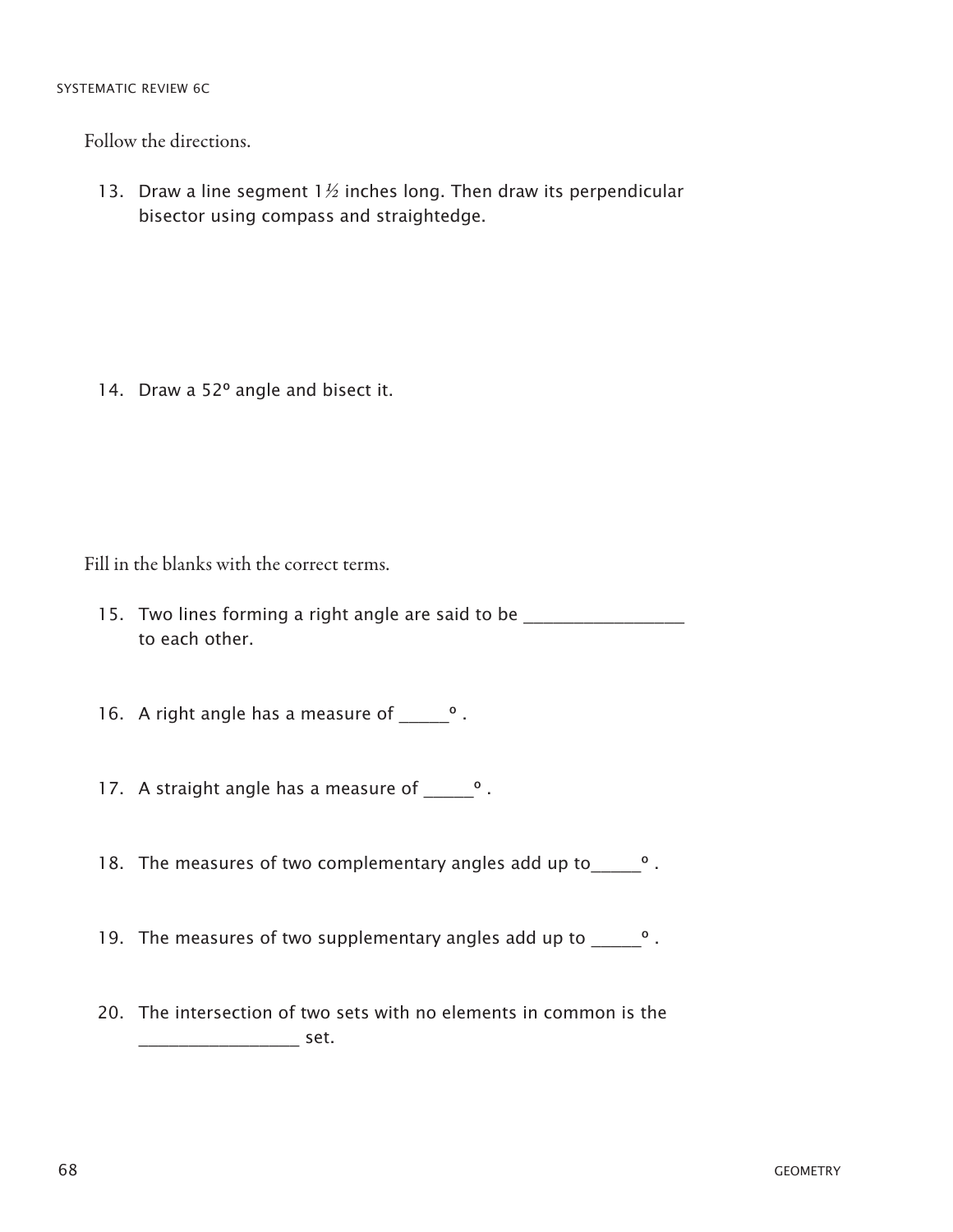#### systematic review

Use the drawing to tell if each statement is true or false.

- 1. ∠2 and ∠5 are vertical angles. L
- 2. If ↔ FH <sup>⊥</sup> <sup>↔</sup> DK, then ∠2 and ∠3 are supplementary.  $\Rightarrow$   $\leftrightarrow$
- 3. ∠3 and ∠4 are adjacent angles. H
- 4. ∠FGK is known to be a right angle. G
- 5.  $\overrightarrow{G}$  is the common side for ∠JGK and ∠KGF.
- 6. ∠2,  $\angle$ 3, and  $\angle$ 5 appear to be acute.

Use the drawing to fill in the blanks. n Station (1986) and the station of the station of the station of the station of the station of the station of<br>The station of the station of the station of the station of the station of the station of the station of the s

- 7. If  $m\angle 3 = 39^{\circ}$ , then  $m\angle 6 =$  Why?
- 8. If  $\overrightarrow{FH} \perp \overrightarrow{DK}$  and m∠3 = 39°, then m∠2 = \_\_\_\_\_\_\_. Why?
- 9. If ↔ FH <sup>⊥</sup> <sup>↔</sup> DK, then m∠1 and m∠4 are each \_\_\_\_\_\_. Why?
- 10. If m∠1 is 90º, then it is a(n) \_\_\_\_\_\_\_\_\_\_\_\_ angle.
- 11. If the measures of ∠4 and ∠1 add up to 180º, they are called **angles**.
- 12. m∠1 + m∠2 + m∠3 + m∠4 + m∠5 + m∠6 =  $\degree$ .



2

E

D

3

F

6D

 $\overleftrightarrow{DK}, \overleftrightarrow{EJ}$ , and  $\overleftrightarrow{FH}$  intersect at G.

straight. Do not make any Lines that look straight are other assumptions.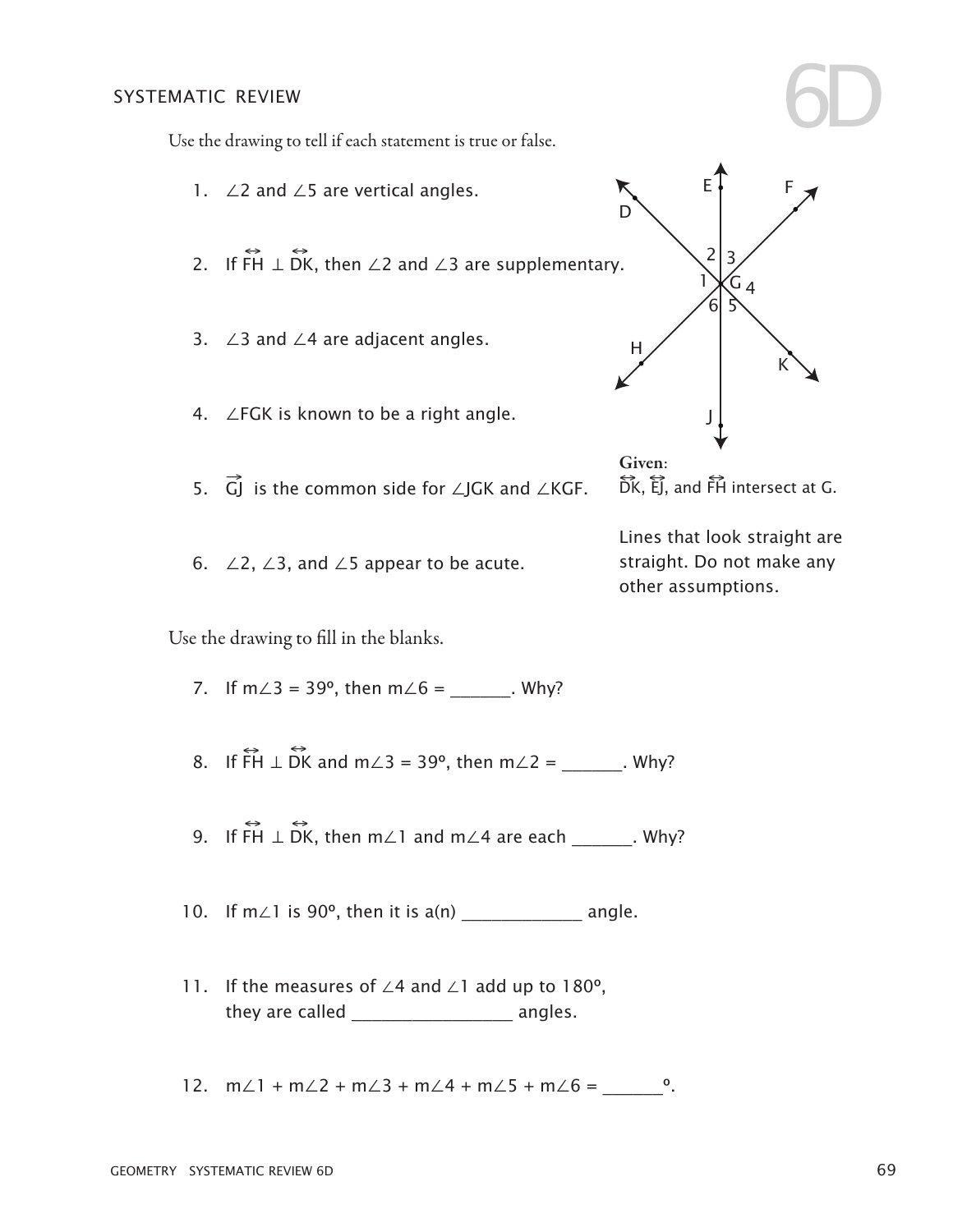#### SYSTEMATIC REVIEW 6D

Use the letters to match each description to the correct term.

| 13. Greek letter beta _________      | a. $\alpha$ |                  |
|--------------------------------------|-------------|------------------|
| 14. less than 90° _________          |             | b. complementary |
| 15. measures add up to 90° ________  | $c. \delta$ |                  |
| 16. Greek letter alpha __________    |             | d. obtuse        |
| 17. Greek letter gamma ________      |             | e. acute         |
| 18. between 90° and 180° _________   | f. $\beta$  |                  |
| 19. measures add up to 180° ________ | g.          | $\gamma$         |

20. Greek letter delta \_\_\_\_\_\_\_\_\_ h. supplementary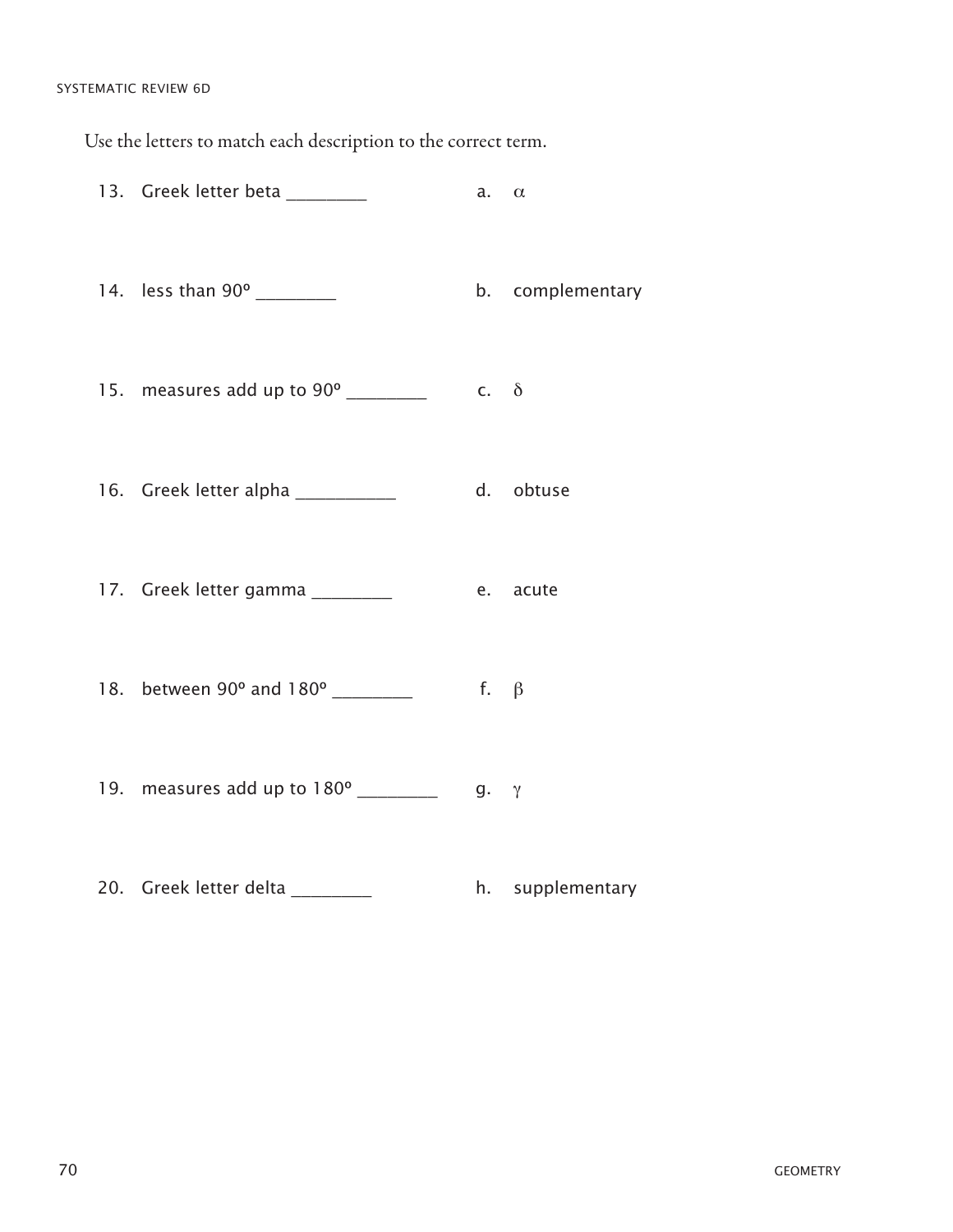#### systematic review

 $\alpha$ E Use the drawing to fill in the blanks or answer the questions.

- 1. Name a line containing  $\overrightarrow{RV}$ .
- rame a mic seg.<br>contained in RT. 2. Name a line segment
- J 3. If all eight angles were congruent, rather than as given, what would the measure of each be?
- C 4. Since m∠1 is 90º, what is  $m\angle 2 + m\angle 3 + m\angle 4$ ?
- 4 5 5. ∠4 + ∠5 is a(n) \_\_\_\_\_\_\_\_\_\_\_\_\_\_\_\_ angle.
- A 6. Are ∠1 and ∠5 supplementary?
- 7. Are ∠1 and ∠5 complementary?
- 8. Are ∠1 and ∠5 vertical angles?
- 9. If  $\angle 2 \cong \angle 3 \cong \angle 4$ , then m $\angle 8 =$  °.
- 10. ∠6  $\cong$  ∠  $\angle$
- 11. ∠2 and ∠3 are \_\_\_\_\_\_\_\_\_\_\_\_\_\_\_\_ angles (size).
- 12. If m∠2 = 25°, and m∠4 = 35°, then m∠3 =  $\qquad$ .
- 13. If m∠2 = 25°, and m∠4 = 35°, then m∠YRX =  $\qquad$ .
- 14. Which ray is the common side for ∠SRQ and ∠QRX?



intersect at R. Given:  $\overleftrightarrow{SW} \perp \overleftrightarrow{QV}$ All four straight lines

Remember the drawing is a sketch.

Use the measurements given in the questions, even if the drawing appears to be different.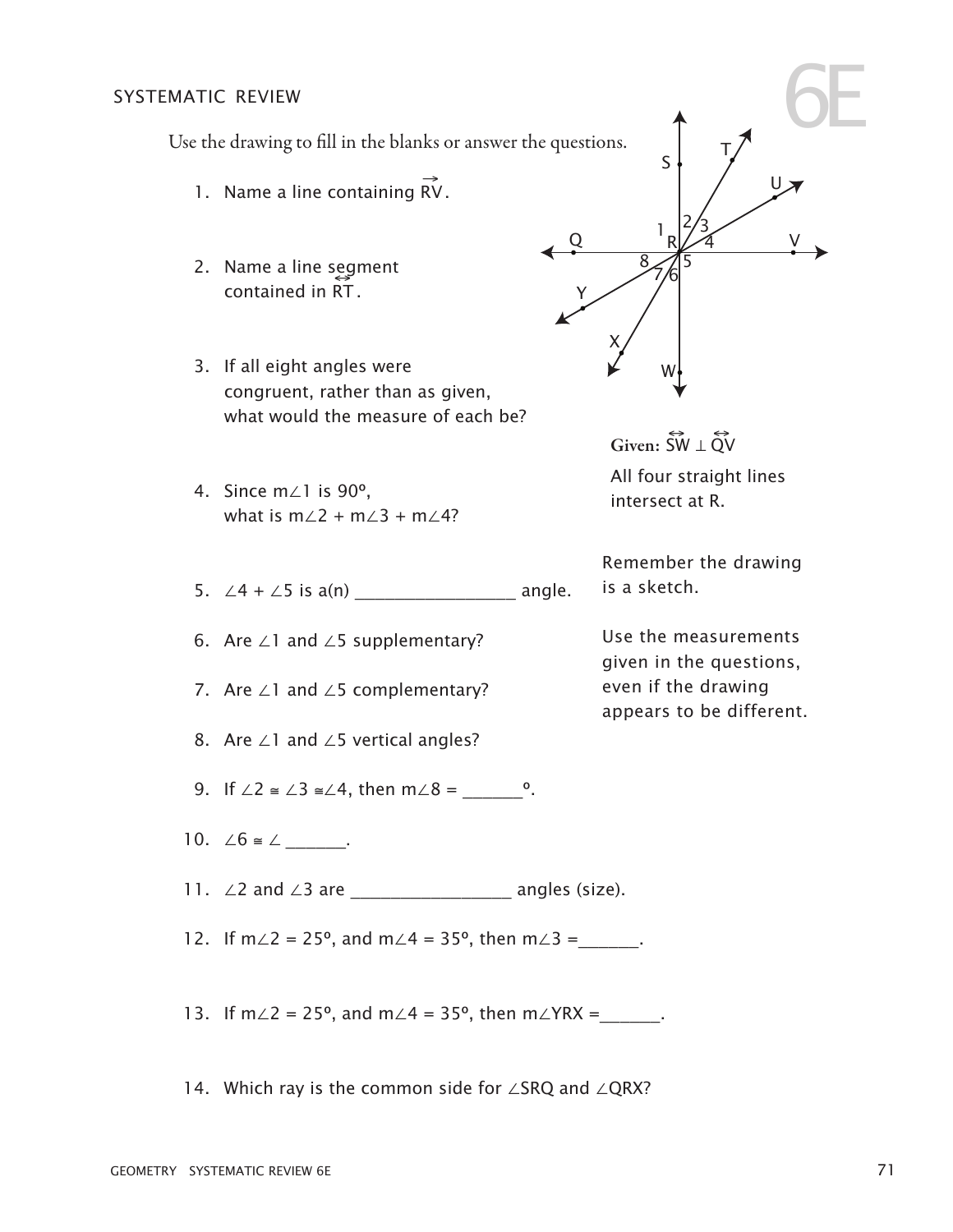### SYSTEMATIC REVIEW 6E

15. Draw the perpendicular bisector of the given line segment.

 $A \bullet$  B

16. Draw a ray that bisects the given angle. **A Britain Company of the Company of the Company** 



Sharpen your algebra skills!

Be very careful when squaring negative numbers.

- EXAMPLE 1  $(-5)^2 = (-5)(-5) = +25$
- EXAMPLE 2  $-(8)^2 = -(8)(8) = -64$

EXAMPLE 3  $-6^2$  =  $-(6)(6)$  =  $-36$ 

- 17.  $(-7)^2 =$  $=$  18. –(15)<sup>2</sup> =
- $19. -12^2 =$  $=$  20. –(9)<sup>2</sup> =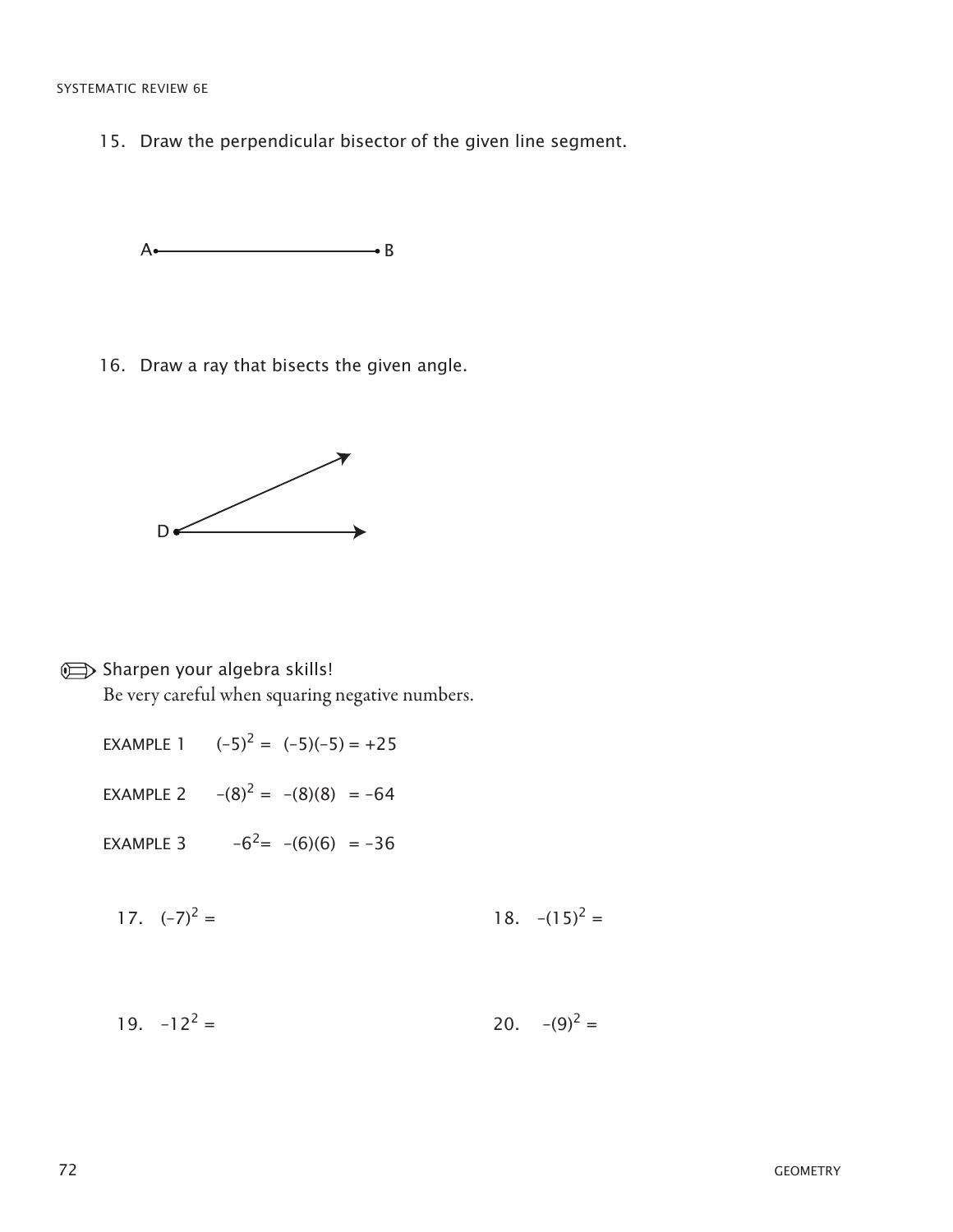

Here are some more figures you may use to practice your bisection skills.

1. Draw the perpendicular bisectors of each line inside the square.



- 2. Using dotted lines or a different colored pencil, bisect each angle in the original square.
- 3. Draw the perpendicular bisectors of each side of the triangle. You have marked off two line segments on each side of the triangle. Now construct a perpendicular bisector for each of those line segments. What kinds of shapes do you see inside the large triangle?

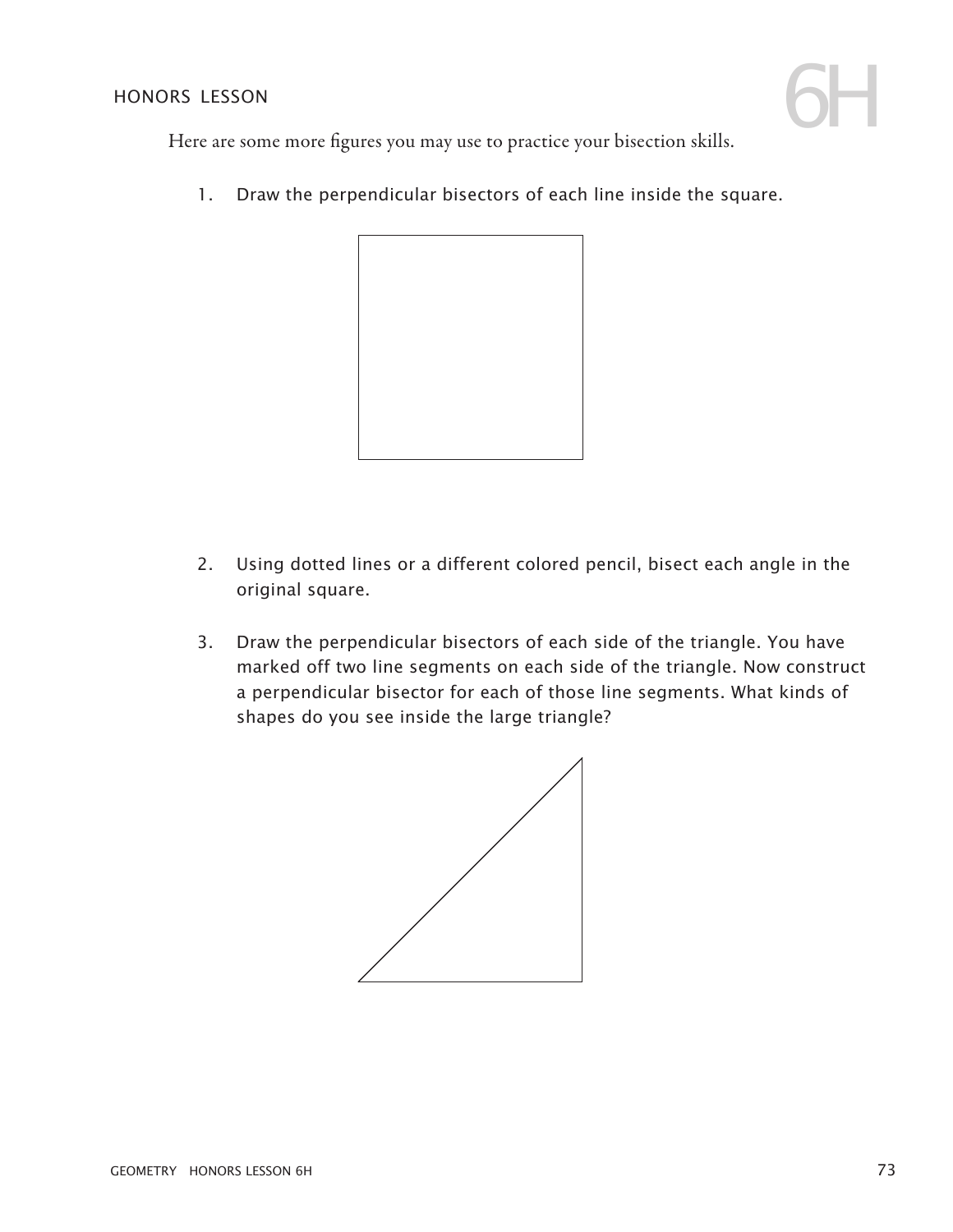4. If you wish, draw other shapes and construct bisectors as you did above. Try parallelograms, trapezoids, octagons, and other kinds of triangles for interesting results.

*Read and follow the directions.*

5. Lindsay's base pay is X dollars an hour. For every hour of overtime she works, she gets her base pay plus .5X. Last week she worked six hours of overtime. Let P be her total overtime pay for the week, and write an equation to find P.

6. Lindsay's base pay is \$8 an hour. Use the equation you wrote in #9 to find her total overtime pay for the week.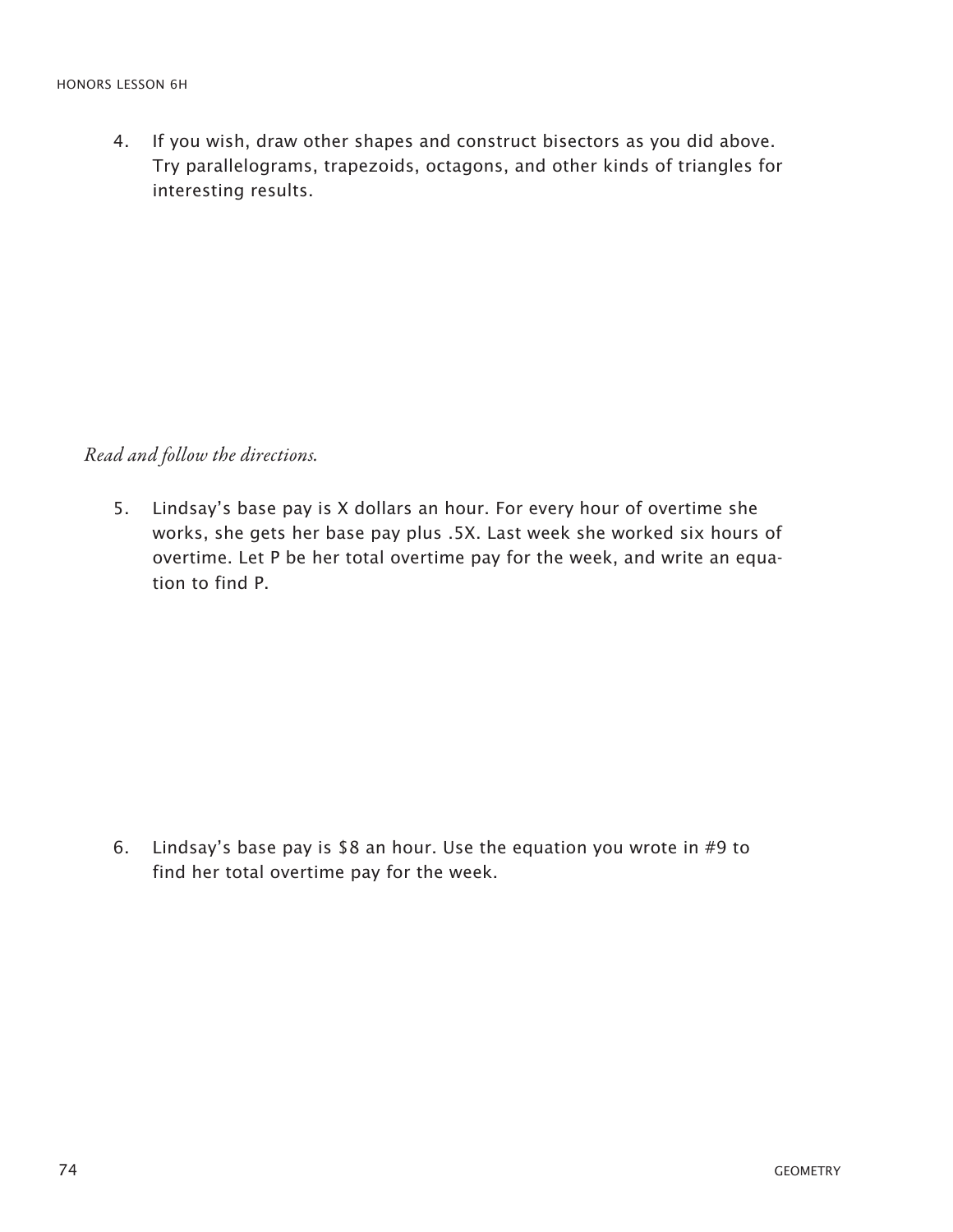Circle your answer.

- 1. Two angles whose measures add up to 180° are called:
	- A. straight
	- B. complementary
	- C. acute
	- D. obtuse
	- E. supplementary
- 2. Vertical angles are:
	- A. supplementary
	- B. complementary
	- C. congruent
	- D. adjacent
	- E. obtuse

### 3. m∠XYZ = 35°. What is the measure of its complement?

- A. 145°
- B. 55°
- C. 35°
- D. 65°
- E. 125°
- 4. m∠GEF = 40°. What is the measure of its supplement?
	- A. 60°
	- B. 50°
	- C. 140°
	- D. 320°
	- E. 40°

5. Angle A is 20° and angle B is 70°. What is their relationship? 6

- A. supplementary
- B. vertical
- C. reflexive
- D. coplanar
- E. complementary

Use this diagram for #6–10.



Given:  $\overrightarrow{WT} \perp \overrightarrow{SV}$ ;  $\overrightarrow{RU} \cap \overrightarrow{SV}$  at W.

#### 6. ∠1 is adjacent to:

- A. ∠1
- B. ∠2 and ∠5
- C. ∠3
- D. ∠4
- E. ∠2
- 7. The sum of m∠1 and m∠2 is:
	- A. 90°
	- B. 180°
	- C. 45°
	- D. 360°
	- E. can't tell from information given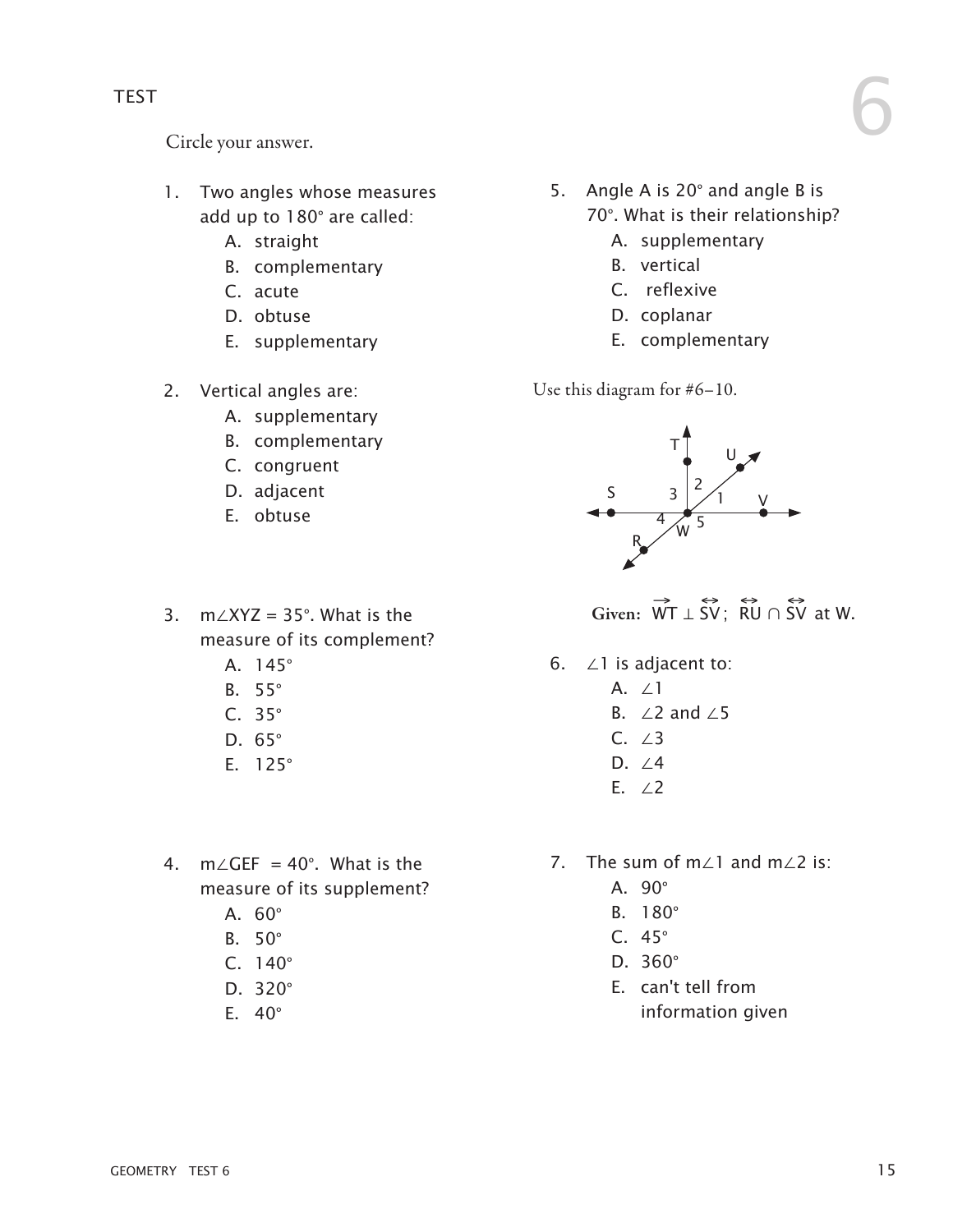TEST<sub>6</sub>

Use this diagram for #6–10.



Given:  $\overrightarrow{WT} \perp \overrightarrow{SV}$ ; RU  $\cap$  SV at W.

- 8. The measure of ∠UWV is:
	- A. 45°
	- B. 30°
	- C. 90°
	- D. 35°
	- E. can't tell from information given
- 9. ∠4 and what other angle are vertical angles?
	- A. ∠3
	- B. ∠4
	- C. ∠2
	- D. ∠1
	- E. ∠TWV

10.  $\angle$ SWT +  $\angle$ TWU +  $\angle$ UWV =

- A. 180°
- B. 360°
- C. 90°
- D. 100°
- E. can't tell from information given

Use this diagram for #11–15.



Given:  $FC$ ,  $AD$ ,  $BE$  intersect at G.

- A. if the quantity in column I is greater.
- B. if the quantity in column II is greater.
- C. if the two quantities are equal.
- D. if the relationship cannot be determined from the information given.

Write the correct letter in the blank.

| 11. | $m\angle 2$                 | Ш<br>$m\angle 5$                            |  |
|-----|-----------------------------|---------------------------------------------|--|
|     | 12. $m\angle 4 + m\angle 5$ | $136^\circ$                                 |  |
| 13. | $180^\circ$                 | $m/2 + m/3$                                 |  |
| 14. | m/2                         | $m\angle 3$                                 |  |
| 15. | $185^\circ$                 | sum of the<br>measures of<br>2 right angles |  |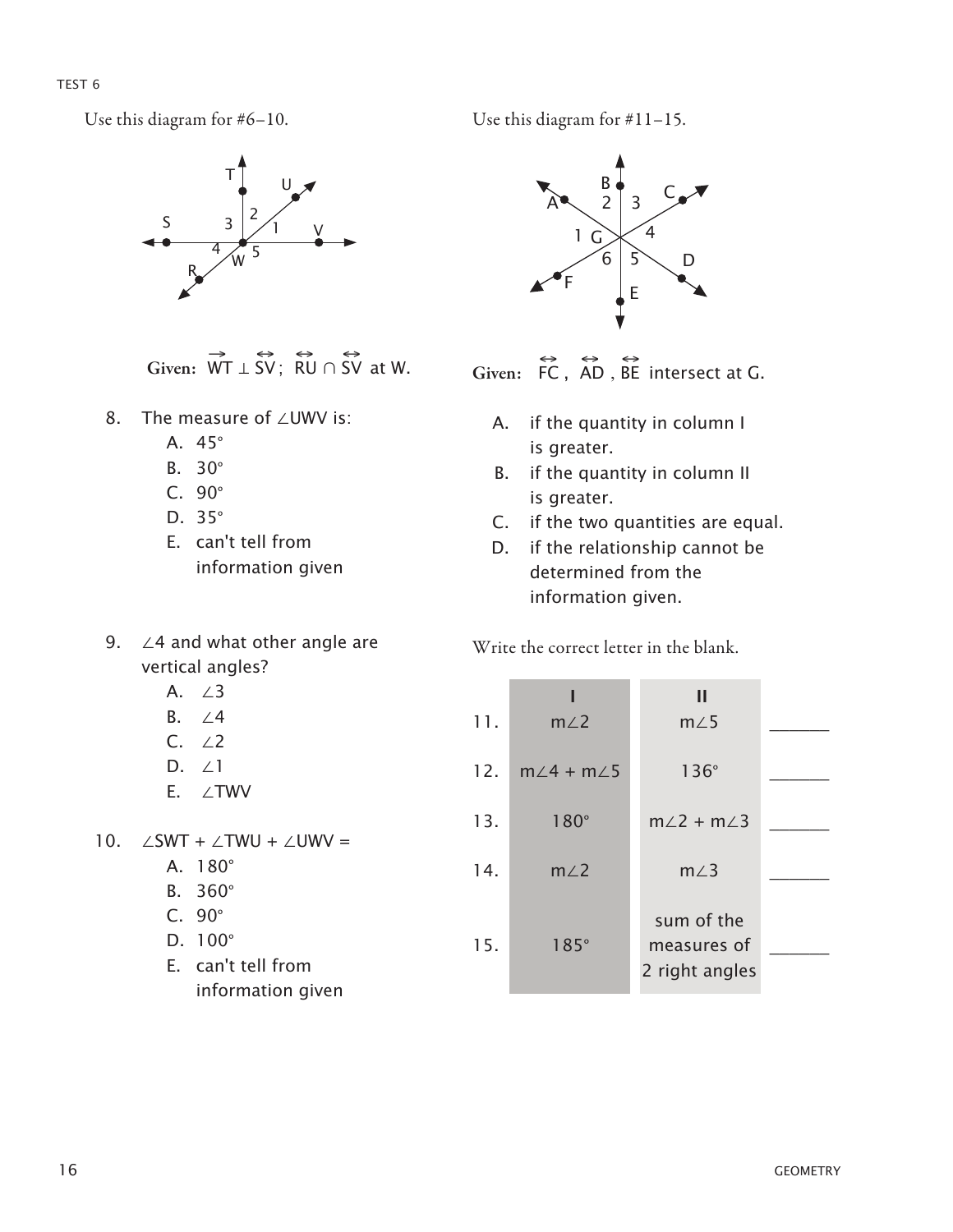



#### Systematic Review 5E

- 1. f
- 2. e
- 3. b
- 4. c
- 5. g
- 6. a
- 7. d
- 8. false: Use a compass and a straightedge
- 9. true
- 10. false: The two parts are congruent.
- 11. false: The line will be perpendicular only if it forms a 90º angle.
- 12. true
- 13. Use a ruler to check.
- 14. Use a ruler to check. The segment on each side of the bisector should measure  $\frac{7}{8}$  in.
- 15. Use a protractor to check.
- 16. Use a protractor to check. ∠XYG and ∠ZYG should each measure 10º.

17. 
$$
24Q+18Y = 30
$$
  
\n $6(4Q+3Y) = 6(5)$   
\n $4Q+3Y = 5$ 

18. 
$$
-14Q-21D = -42
$$
  
\n $-7(2Q+3D) = -7(6)$   
\n $2Q+3D = 6$ 

19. 
$$
16X - 8 = 56
$$
  
\n $8(2X - 1) = 8(7)$   
\n $2X - 1 = 7$   
\n $2X = 7 + 1$   
\n $2X = 8$   
\n $X = \frac{8}{2} = 4$   
\n20.  $22X + 33 = 44$   
\n $11(2X + 3) = 11(4)$   
\n $2X + 3 = 4$   
\n $2X = 4 - 3$   
\n $2X = 1$   
\n $X = \frac{1}{2}$ 

## Lesson Practice 6A

- 1. ∠AHG, ∠CHF
- 2. ∠FHB, ∠GHD
- 3. ∠ AH G 3. ∠ AH G
- 4. ∠GHD
- **5.** ∠LFK or ∠JFH
- 6. ∠CHA
- 7. ∠HFK or ∠JFL
- 8. ∠DHG
- 9. 40 º: vertical angles 9. 40 º: vertical angles
- 10. 65 º: vertical angles 10. 65 º: vertical angles
- 11. 90 º: supplementary angles 11. 90 º: supplementary angles
- 12. 50 º: complementary angles 12. 50 º: complementary angles
- 13. 115º: supplementary angles 13. 115º: supplementary angles
- 14. 90º: vertical angles 14. 90º: vertical angles
- 15. f 15. f
- 16. a 16. a
- 17. e 17. e
- 18. b 18. b
- 19. d 19. d
- 20. c 20. c

### Lesson Practice 6B

- 1.  $\angle$ MNQ,  $\angle$ SNR
- 2.  $\angle$ MNQ,  $\angle$ TNP
- 3. ∠YRZ
- 4. ∠TNP
- 5. ∠QNM or  $∠PNR$